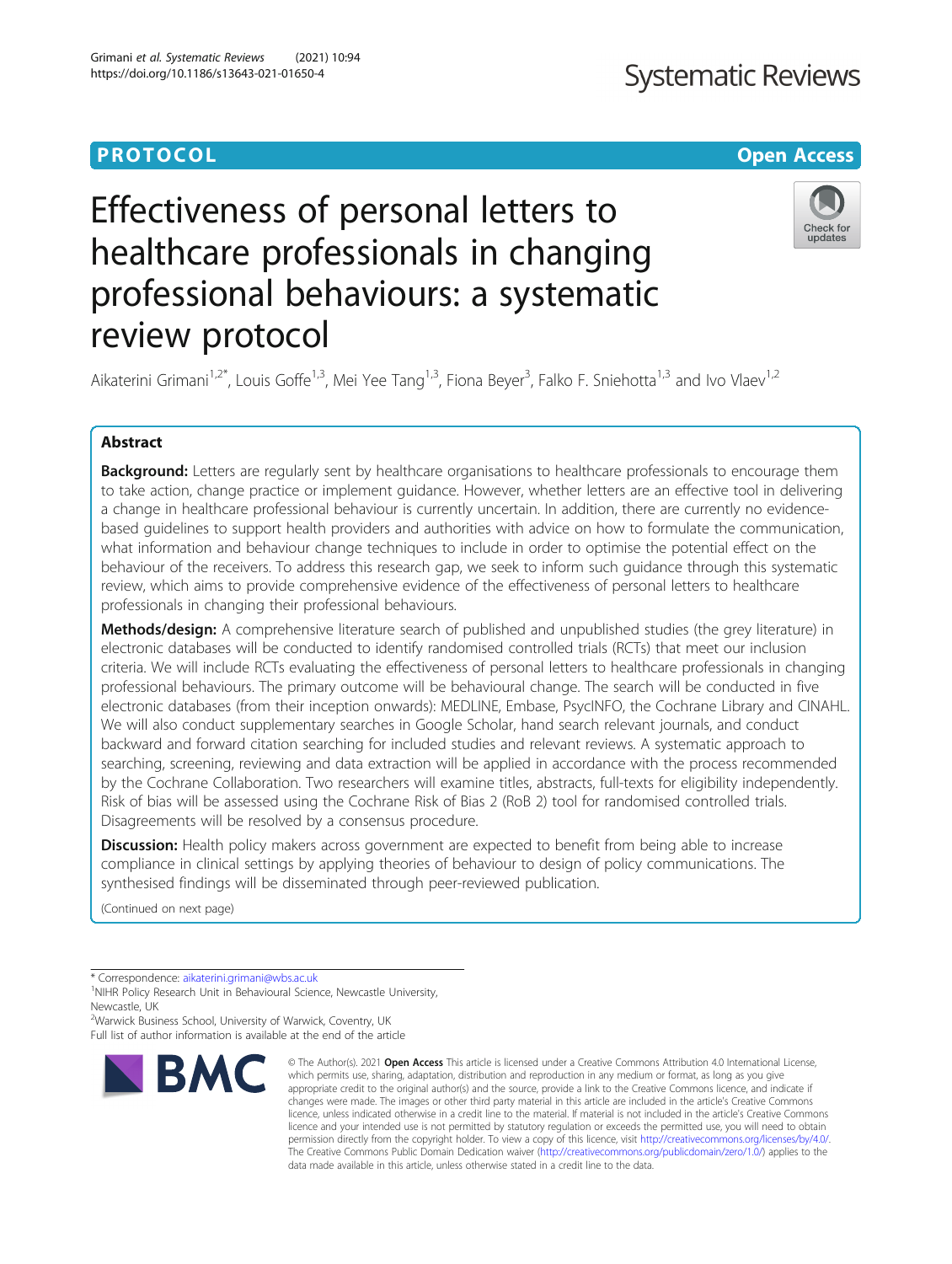(Continued from previous page)

Systematic review registration: PROSPERO [CRD42020167674](https://www.crd.york.ac.uk/prospero/display_record.php?ID=CRD42020167674)

Keywords: Healthcare professionals, Personal letters, Behavioural change, Systematic review

# Background

Letters are regularly sent by healthcare organisations to healthcare professionals (HCPs) to encourage them to take action, change practice or implement guidance (e.g. reduce prescribing of antibiotics [\[1](#page-5-0)] and sedative hypnotics [[2\]](#page-5-0), and raise performance of mental health clinicians [\[3\]](#page-5-0)). Letters are inexpensive, usually personalised and have wide reach  $[1]$  $[1]$ . Letter is commonly defined as 'a written, typed, or printed communication, sent in an envelope by post or messenger' [\[4](#page-5-0)–[6](#page-5-0)]. In addition, emails are usually defined as 'written messages distributed by electronic means via a network' [\[4](#page-5-0)].

Letters are promising in delivering behaviour change, especially when utilising particular behaviour change techniques (BCTs) boost the anticipated changes in behaviour. For example, Hallsworth [\[1](#page-5-0)] found that a letter containing a social norm message sent to general practitioners (GPs) notifying them that their practice is prescribing antibiotics at a higher rate than 80% of the practices in their local area reduced the prescribing rate compared to GPs who did not receive a letter. This study also revealed that a message from a high-profile sender (known as messenger effect) substantially reduced antibiotic prescribing at low cost and at national scale.

Whether letters are an effective tool in delivering a change in HCP behaviour is currently uncertain. The content of an intervention can be described through the use of BCTs which can be helpful in showing which particular techniques may contribute to intervention effectiveness. BCTs are the discrete and definable components of the given interventions that on their own have the potential to change behaviour. BCTs are observable and replicable and can be used alone or in combination with other BCTs [[7\]](#page-5-0). A BCT is an 'active ingredient' such as self-monitoring of behaviour (e.g. keeping a daily diary of food consumption) [[8](#page-5-0)]. Effective BCTs have been identified for interventions to increase physical activity and healthy eating and to support smoking cessation, safe drinking, prevention of sexually transmitted infections and changing professional behaviour [\[7](#page-5-0)]. However, there is currently no evidence about which BCTs [\[7](#page-5-0)] are used in letters, and how they might contribute to behaviour change.

Other approaches such as the MINDSPACE framework [\[9](#page-5-0)] could also identify and optimise the effects of letters to promote behaviour change. The MINDSPACE framework consists of nine evidence-based principles of behaviour change—messenger, incentives, norms, defaults, salience, priming, affect, commitment and ego—is becoming widely used within the policymaking community to improve the effectiveness of existing and new behaviour change policies [\[9](#page-5-0), [10\]](#page-5-0). Likewise, there are a range of approaches to enhance behaviour change responses to letters, such as adding additional materials (e.g. a leaflet) or follow-up phone calls or text messages which might help boosting effects [\[1](#page-5-0)].

Despite the impact shown by selective studies for letters to be an effective tool in changing HCPs' behaviours, to date, there has not been a comprehensive review to assess their potential in the context of population health. To address this research gap, we will conduct a systematic review that will identify what information and behaviour change techniques within letters that have the potential to optimise the effect on the behaviour of healthcare professionals.

# **Objective**

The aim of this research is to conduct a systematic review of RCTs evaluating interventions that include letters sent to HCPs to alter their professional behaviour and to identify lessons for improved letter design leading to behavioural compliance.

Research questions:

- 1. Are personal letters sent to HCPs from healthcare organisations effective in changing the clinical (e.g. immunisation, blood pressure measurement, prescription, referral) and non-clinical (e.g. achieve recruitment targets for clinical trials) behaviour of HCPs?
- 2. What are the BCTs within letters sent to HCP that have been evaluated?
- 3. What BCTs are effective in changing healthcare professional behaviour?
- 4. Does the effectiveness of letters sent to change healthcare professional behaviour vary by:
	- a. Characteristics of the sender
	- b. Characteristics of the receiver
	- c. Characteristics of the target behaviour (e.g. prescription, referral and diagnostic test)
	- d. Mode of message email vs. letter
	- e. Additional content (e.g. added leaflet)
	- f. Additional communications (e.g. follow-up calls, tests, reminder letters)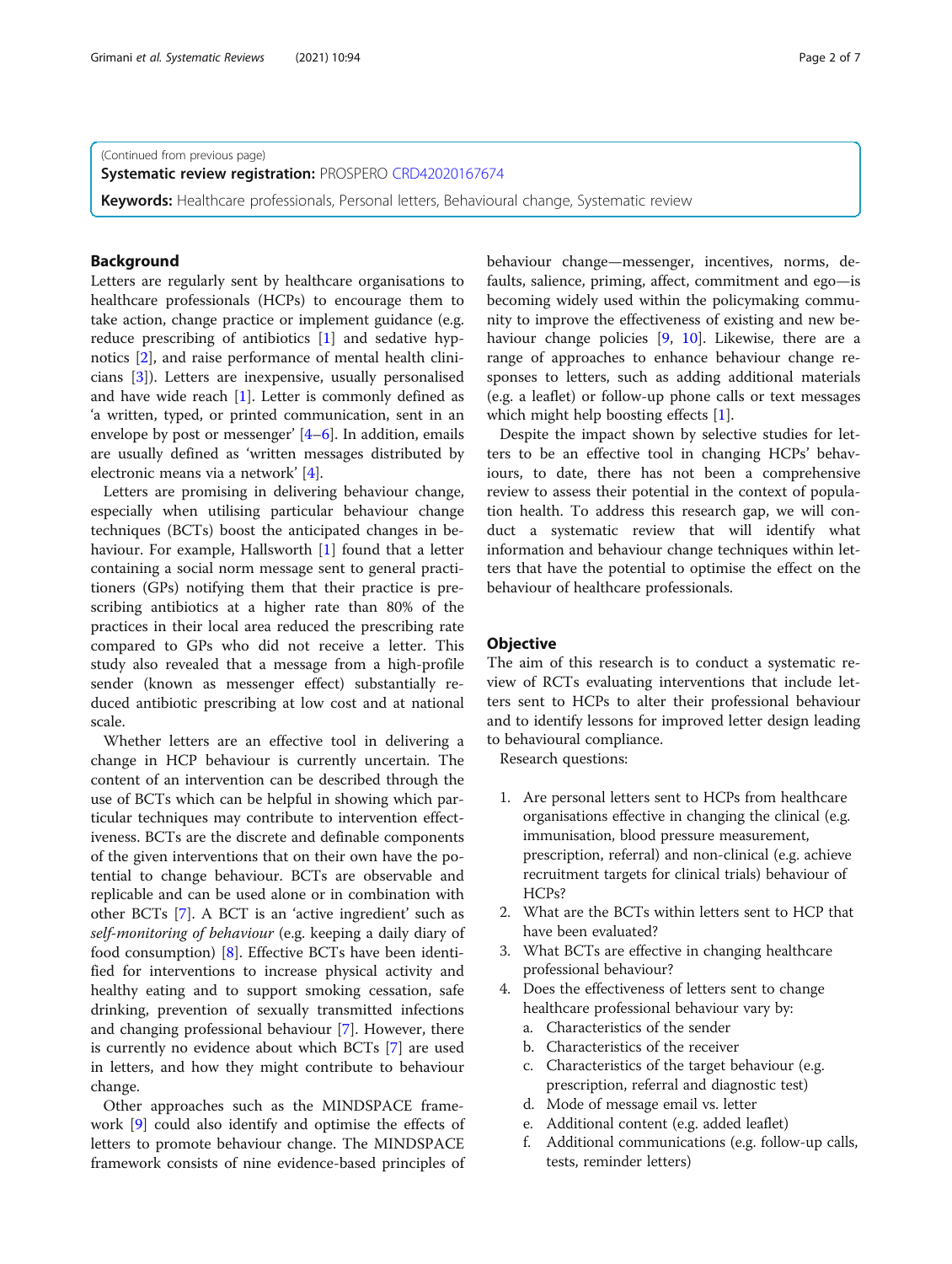g. Other letter characteristics that may not be classified according to the existing BCT taxonomies (e.g. adding signature) [[7,](#page-5-0) [9\]](#page-5-0)

# Methods/design

This protocol has been registered within PROSPERO (number CRD42020167674) [\[11\]](#page-5-0) and is being reported in accordance with the reporting guidance provided in the Preferred Reporting Items for Systematic Reviews and Meta-Analyses Protocols (PRISMA-P) statement [[12,](#page-5-0) [13](#page-5-0)] (see checklist in Additional file [1](#page-5-0)). The systematic review will be reported following the preferred reporting items for systematic reviews and meta-analyses (PRISMA) statement [\[14,](#page-5-0) [15\]](#page-5-0).

A comprehensive literature search will be conducted in five electronic databases (from inception onwards): Medline, EMBASE, PsycINFO, Cochrane Library and CINAHL. We will conduct supplementary searches in Google Scholar, hand search relevant journals, and conduct backward and forward citation searching of included studies and relevant reviews. To identify additional grey literature not (yet) published in peer reviewed journals, we will contact partners (e.g. UK government departments such as Department of Health and Social Care (DHSC); agencies and public bodies such as Public Health England; behavioural science units such as the Behavioural Insights Team). The titles and abstracts retrieved by electronic searching will be downloaded to the reference management database EndNote.

A search strategy (see draft search in Additional file [2\)](#page-5-0) following PICOS (population, intervention, comparison, outcome and study design) will be written for one database and then translated, using appropriate syntax and Medical Subject Headings (MeSH) terms for other databases [[16,](#page-5-0) [17\]](#page-5-0). The PICOS process facilitates a more evidence-based approach to literature searching and helps to rapidly and accurately locate the best available scientific information, avoiding unnecessary searching [[17\]](#page-5-0).

# Eligibility criteria

Published and unpublished (grey literature) studies written in English language (up to February 2021) will be considered. The specific inclusion criteria of the study will be the following:

▶ Population: We will include HCPs who are involved in providing direct patient care (e.g. mental health clinicians, primary care physicians, general practitioners; this includes HCPs in training). No restrictions will be placed on level of care (e.g. primary/secondary care) or geographical region.

▶ Interventions: We will be looking for letters sent from healthcare organisations addressed directly to HCPs with the intent to alter their professional practice.

The personal letters could be either physical or electronic, and we will classify them separately in our analysis. For example, we will include letters written on paper or hard copy letters sent by postal service. We will also include interventions in which the letter is the content of an email or an attachment to an email.

▶ Comparisons: Relevant comparisons will include either no intervention control arms, or written information in any format (e.g., non-personalised information such as circulars or newsletters, letters with additional materials (such as leaflets) or reminders (by phone, text or letter)) sent to individual healthcare practitioners.

▶ Primary outcomes: We are interested in changes of HCPs' behaviour that are due to the letters sent by healthcare organisations. In particular, we will include measures of HCP clinical behaviour such as rates of performing prevention (e.g. immunisation), diagnosis and treatment behaviours (e.g. blood pressure measurement, prescription, referral); and measures of HCP non-clinical behaviour such as rates of performing specified nonclinical behaviours (for example achieve recruitment targets for clinical trials). No secondary outcomes will be included.

▶ Types of studies to be included: We will include only RCTs. RCTs are considered the gold standard of study design to establish intervention effectiveness. We will include formats such as trials registries, conference papers, preprints, if sufficient information is available on study design, characteristics of participants, interventions and outcomes.

# Patient and public involvement (PPI)

PPI involvement has the ability to empower people with respect to health and social care services, influencing change and improvement in issues regarding these services and facilitating people to use them [\[18\]](#page-5-0). A core component of Policy Research Unit (PRU) policy is to maximise public involvement in all our research activities [\[19](#page-6-0)]. Thus, the PRU PPI panel has commented on the protocol and will receive regular updates on the review and comment on outputs.

# Selection of studies

Two review authors will independently examine the titles and abstracts retrieved by electronic searching after duplicates have been removed. The titles and abstracts will be included if they meet the inclusion criteria. Subsequently, two reviewers will independently determine the eligibility of studies on the basis of a review of the full texts. Differences in judgement will be resolved through discussion and inclusion of a third rater. The interrater reliability will be tested using Cohen's kappa coefficient. Kappa result will be interpreted as follows: values  $\leq 0$  as indicating no agreement and 0.01–0.20 as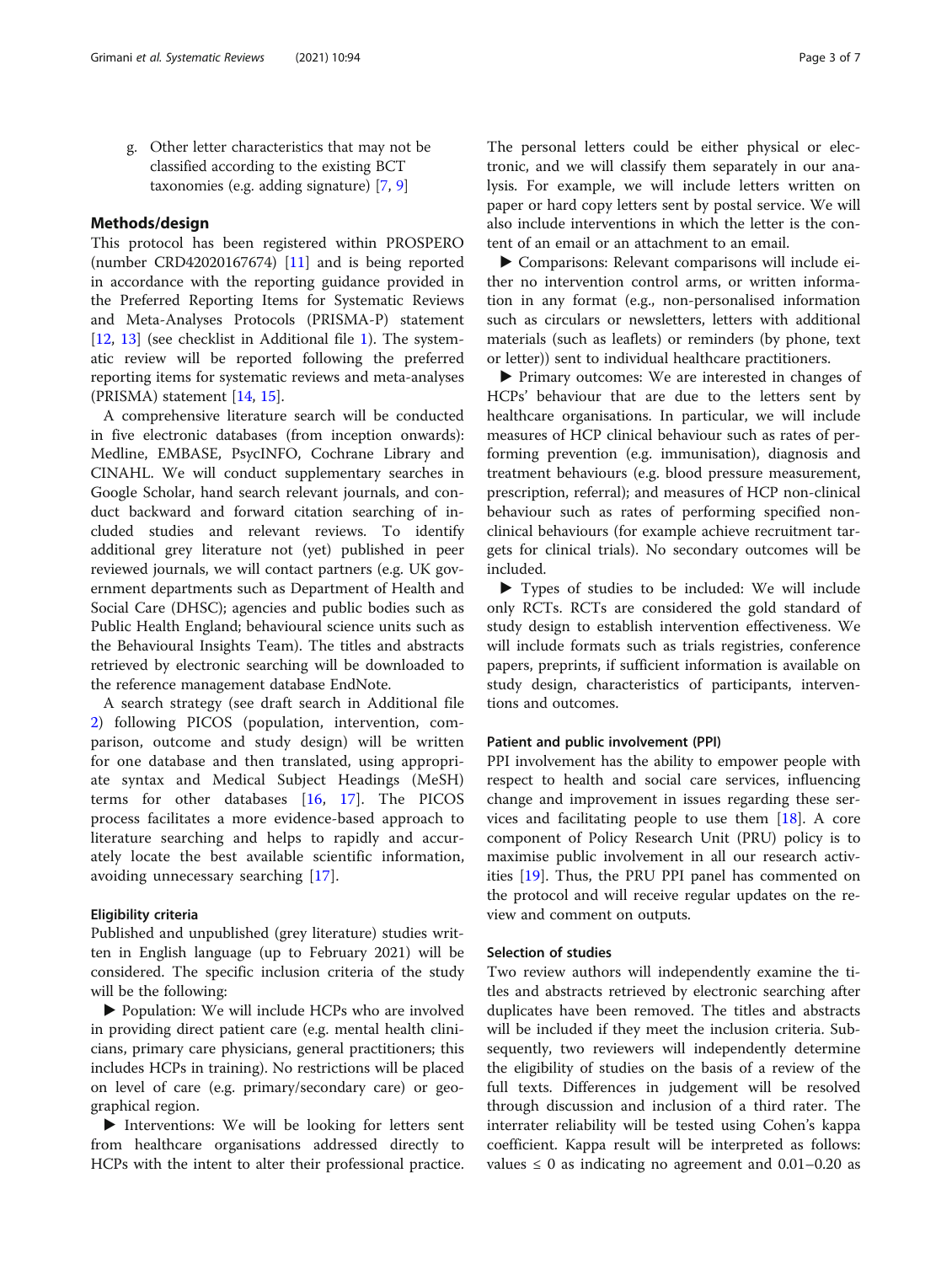none to slight, 0.21–0.40 as fair, 0.41–0.60 as moderate, 0.61–0.80 as substantial and 0.81–1.00 as almost perfect agreement. The percent agreement will also be calculated. Considering the strengths and limitations of these measurements, McHugh [\[20\]](#page-6-0) has suggested the calculation of both percent agreement and kappa.

The elements of the systematic review will be conducted via Covidence, one of Cochrane's recommended tools. This web-based software platform has been designed to support more efficient management of systematic reviews and can be used from the beginning of title/ abstract screening through the beginning of metaanalysis [[21](#page-6-0)]. The selection process will be recorded and the PRISMA flow diagram will be completed [\[12](#page-5-0)].

### Data extraction

The process of data extraction will involve two reviewers who will independently extract the data using a standardised data extraction form (see draft form in Additional file [3](#page-5-0)). The data extraction form, which will be piloted on a few studies, refined accordingly by the reviewers and finalised, will include the following variables:

- ▶ Characteristics of the receiver
- ▶ Characteristics of the sender
- ▶ Intervention characteristics including
- Template for Intervention Description and Replication (TIDieR) checklist: (brief name, why, what (materials), what (procedure), who provided, how, where, when and how much, tailoring, modifications, how well (planned), how well (actual) [[22\]](#page-6-0).
- MINDSPACE framework helps reframe the decision so that different contextual forces can be employed to induce behavioural changes: the nine most robust effects on behaviour (messenger, incentives, norms, defaults, salience, priming, affect, commitment and ego) [[9,](#page-5-0) [23](#page-6-0)].
- BCTs (observable and replicable components designed to change behaviour) [[7,](#page-5-0) [24](#page-6-0)], intervention functions (education, persuasion, incentivisation, coercion, training, restriction, environmental restructuring, modelling, enablement) and policy categories (communication/marketing, guidelines, fiscal, regulation, legislation, environmental/social planning, service provision), which are all part of the Behaviour Change Wheel framework [\[7](#page-5-0), [25\]](#page-6-0).
- Primary outcome(s): Measures of HCPs' clinical and non-clinical behaviour. Where more than one reported outcome is provided, we will use the grading of recommendation, assessment, development and evaluation (GRADE) approach to assess the certainty of evidence (separated into those that are critical, important and not important) [[26](#page-6-0)]. Outcomes

measured at multiple time points will be categorised as following: immediate (within 2 weeks of the intervention delivery), short-term (2–13 weeks after intervention delivery), medium-term (14–50 weeks after intervention delivery) and long-term effects (51 or more weeks after intervention delivery). We will present multiple time points only for critical outcomes (changes in HCPs' clinical and non-clinical behaviour).

# Quality assessment

An assessment of the methodological quality of included studies will be conducted using the Cochrane RoB 2 tool [[27\]](#page-6-0). RoB 2 is the revised risk-of-bias assessment tool which provides a framework for considering the risk of bias in the findings of any type of randomised trial. It is structured into the following five bias domains: bias arising from the randomisation process; bias due to deviations from intended interventions; bias due to missing outcome data; bias in measurement of the outcome; bias in selection of the reported result. The response options are 'yes', 'probably yes', 'probably no', 'no' and 'no information'. The risk-of-bias judgements for each domain are 'low risk of bias', 'some concerns' or 'high risk of bias'. The studies, whose all domains will be rated low risk, will be judged as low risk of bias, whilst the studies with one or more concerns will be judged to raise some concerns. Furthermore, the studies, where one or more domains will be rated high risk, will be judged to be at high risk of bias [[28](#page-6-0)]. Two review authors will independently evaluate the methodological quality of each included study using the assessment tool. Discrepancies will be resolved through a consensus procedure.

# Data analysis and synthesis

We will compare the reported intervention characteristics against a control condition, which does not contain those characteristics. This will provide information useful for explaining why interventions were effective or ineffective. The analyses of those comparisons will be conducted and reported separately according to the HCPs' characteristics and characteristics of the sender.

BCTs will be double-coded by trained coders using the Behaviour Change Techniques Taxonomy v1 [\[7](#page-5-0)]. BCTs will be coded separately for intervention and control groups. The interrater reliability of coding of BCTs (namely the presence or absence of techniques within each intervention), reporting TIDieR and completing MINDSPACE will be assessed using the prevalence and bias-adjusted kappa (PABAK) statistic [\[29](#page-6-0)]. PABAK was used because it adjusts for shared bias in the coders' use of categories and high prevalence of negative agreement (i.e. when both coders agree that codes are absent). A meta-regression analysis with the extracted BCTs will be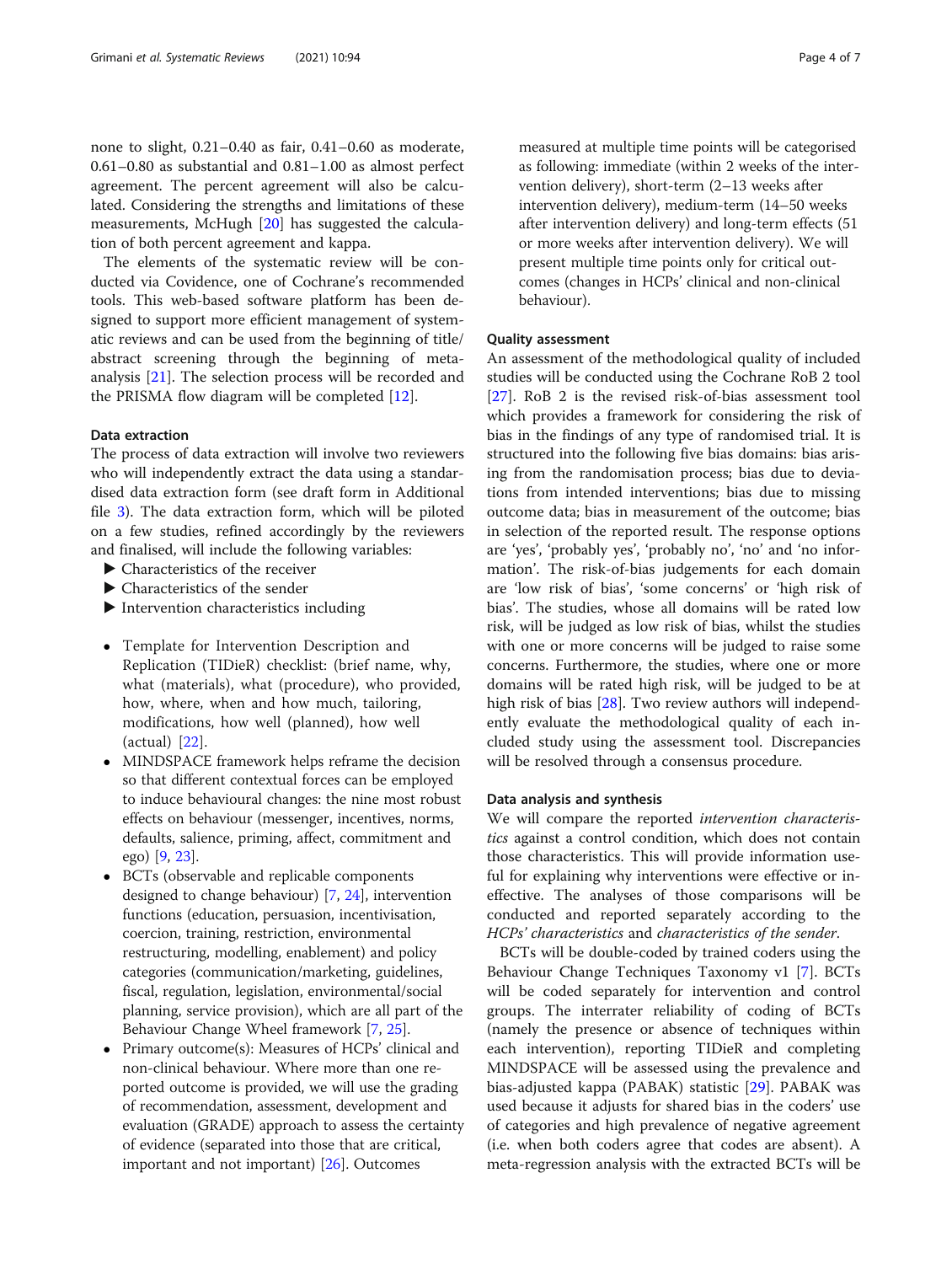conducted, if the data permits. The meta-analysis will be conducted when a group of studies are sufficiently homogeneous in terms of subjects involved, interventions and outcomes to provide a meaningful summary. Although a meta-analysis can be conducted with a minimum of two studies, Valentine, Pigott [[30\]](#page-6-0) suggest that the combination of very few studies with heterogeneous characteristics makes any kind of synthesis untenable in most cases, whilst parameter estimation (e.g. the random effects variance component) will likely be poor, rendering conclusions that are highly uncertain.

# **Discussion**

This knowledge synthesis can serve as a guide for effective interventions to support providers and health authorities with advice on how to formulate the communication, what information and BCTs to include in order to optimise the potential effect of letters on the behaviour of the receivers (HCPs). Drawing on the findings, we will develop a guide to help staff optimise communications with HCPs. Reaching people with a message is one thing, influencing and changing their behaviour is another. Our behavioural science review will provide tried and tested methods that help us to design communications that more effectively influence the decisions HCPs make. This guide will include a checklist that details step by step instructions on how to design, develop and test behaviourally informed communications. It will include tips, techniques and examples of how the methods outlined have been used successfully around the globe in recent years. We will try to keep the guide as simple and accessible as possible. It is expected to help quickly learn about the theory, steps and techniques that can be applied to design more effective communications. Whether we want our recipients to start, stop or change a behaviour, following the checklist will help influencers to get the response they want. In particular, the review is hoped to inform the development of the multi-step checklist, which will include sections such as Receiver, Action, Sender, Channel, Techniques. In particular:

▶ Receiver: Who is the target audience? This step includes also finding opportunities for segmenting the target audience—i.e. grouping HCPs together by tendencies and characteristics so one can tailor the message to suit the characteristics of each different group.

▶ Action: What is the desired response? This step involves clearly defining the behavioural response required by the recipient(s) of the communication.

▶ Sender: Who is the sender of the letter? The receiver may respond differently depending on who is the messenger (e.g. central government, local authority, senior manager, regulator, clinical/professional body, nongovernmental organisation, and private company).

▶ Channel: What is the best mode of letter delivery (e.g. post, email, sms, in person) to maximise engagement for the selected Recipient and Effect?

▶ Techniques: Which BCTs can be used to design the communications for the selected Recipient, Effect, and Channel? Whilst techniques come in many different forms, we will list the ones that have proven to be particularly effective and useful when designing communications. For example, people are more likely to respond when they feel they are being addressed as individuals and not just a 'number'. Also, does the letter grab and hold the reader's attention? Is the language simple, clear and easy to understand? Is there a clear call to action (i.e. can the reader understand what is being asked of them and by when within the first few lines of the document)? Does it use the right tone of voice?

The behavioural analysis, which will be carried out using the Behaviour Change Wheel framework, will identify the key behaviours and, importantly, drivers for behaviours that may be amenable to change. The review will inform the development of a multi-step checklist, which will include sections such as Receiver, Action, Sender, Channel, Techniques, giving important insights and practical applications for policymakers, health insurers, and health systems. The inclusion of grey literature will broaden this study in terms of included information. Limitations of this review include the exclusion of papers reported in languages other than English. However, as the abstracts of these papers are usually written in English, screening will be implemented and a list of the references seemed to fulfil the inclusion criteria will be provided in appendix.

We will base our conclusions on findings from the narrative synthesis of included studies for this review. Health policy makers across government will benefit from being able to increase compliance in clinical settings by applying theories of behaviour to the design of policy communications, especially considering that letters are commonly used by health systems to influence HCPs.

There is growing evidence that BCTs can positively influence behaviours in a range of clinical situations. However, it remains unclear what BCTs have been most effective and how physicians experienced intervention letters (e.g. as helpful feedback or as a scare tactic). Ultimately, this kind of multicomponent intervention may have been the most effective approach considering that the low cost of the letter means that even a relatively small effect size could be cost-effective. These are important insights for policymakers, health insurers and health systems as they jointly pursue efforts to improve the value of care.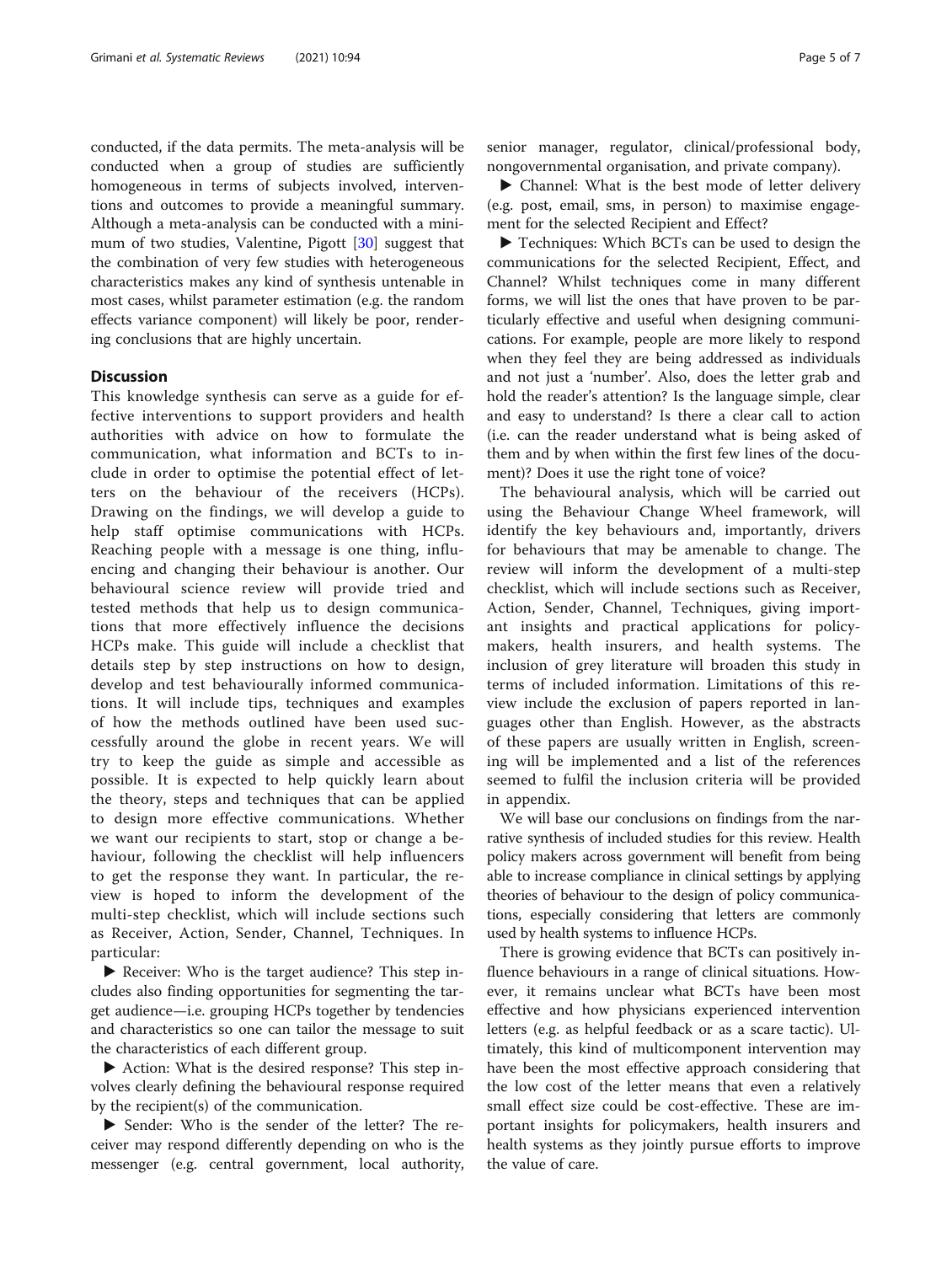# <span id="page-5-0"></span>Abbreviations

HCPs: Healthcare professionals; BCTs: Behavioural change techniques; GPs: General practitioners; PPI: Patient and public involvement; TIDieR: Template for intervention description and replication; GRADE: Grading of recommendation, assessment, development and evaluation; PABAK: Prevalence and bias-adjusted kappa; PRISMA: Preferred reporting items for systematic reviews and meta-analyses; Embase: Excerpta medica database; MEDLINE: Medical literature analysis and retrieval system online; CINAHL: Cumulative index to nursing and allied health literature; PICOS: Population, intervention, comparison, outcome, study design; RCT: Randomised control trial; MeSH: Medical subject headings; RoB 2 tool: Risk of bias 2 tool

# Supplementary Information

The online version contains supplementary material available at [https://doi.](https://doi.org/10.1186/s13643-021-01650-4) [org/10.1186/s13643-021-01650-4.](https://doi.org/10.1186/s13643-021-01650-4)

Additional file 1: PRISMA-P 2015 Checklist

Additional file 2: Table 1. Sample search strategy terms (Medline)

Additional file 3: Table 1. General characteristics. Table 2. TIDieR. Table 3. MINDSPACE Framework for behaviour change. Table 4. BCTs (per study)

#### Acknowledgements

Not applicable

# Authors' contributions

AG is the corresponding author and the primary author of the study, contributed to the development of the search strategy, developed the inclusion and exclusion criteria and data extraction criteria. LG contributed to the development of the search strategy and provided written feedback on the manuscript. MYT contributed to the development of the search strategy and provided written feedback on the manuscript. FFS conceived the study, contributed to the development of the selection criteria and data extraction criteria and provided written feedback on the manuscript. FB contributed to the development of the search strategy. IV conceived the study, contributed to the development of the selection criteria and data extraction criteria, was involved in the conceptualization of the research question, revised the manuscript critically, and contributed to it intellectually. All authors have read and approved the final version of the manuscript.

#### Funding

This study/project is funded by the National Institute for Health Research (NIHR) [Policy Research Unit in Behavioural Science (project reference PR-PRU-1217-20501)]. The views expressed are those of the author(s) and not necessarily those of the NIHR or the Department of Health and Social Care.

### Availability of data and materials

Not applicable.

# **Declarations**

Ethics approval and consent to participate Not applicable.

#### Consent for publication

Not applicable.

#### Competing interests

The authors declare that they have no competing interests.

# Author details

<sup>1</sup>NIHR Policy Research Unit in Behavioural Science, Newcastle University, Newcastle, UK. <sup>2</sup>Warwick Business School, University of Warwick, Coventry, UK. <sup>3</sup>Population Health Sciences Institute, Newcastle University, Newcastle, UK.

# Received: 7 August 2020 Accepted: 26 March 2021 Published online: 02 April 2021

#### References

- 1. Hallsworth M. Increasing compliance in policy settings by applying psychological theories of behaviour to message design. 2017.
- 2. Smith DH, Christensen DB, Stergachis A, Holmes G. A randomized controlled trial of a drug use review intervention for sedative hypnotic medications. Med Care. 1998;36(7):1013–21. [https://doi.org/10.1097/](https://doi.org/10.1097/00005650-199807000-00008) [00005650-199807000-00008.](https://doi.org/10.1097/00005650-199807000-00008)
- 3. Azocar F, Cuffel B, Goldman W, McCarter L. The impact of evidence-based guideline dissemination for the assessment and treatment of major depression in a managed behavioral health care organization. J Behav Health Serv Res. 2003;30(1):109–18. [https://doi.org/10.1007/BF02287816.](https://doi.org/10.1007/BF02287816)
- 4. Stevenson A. Oxford dictionary of English. USA: Oxford University Press; 2010.
- 5. McCreary DR. Cambridge Academic Content Dictionary. Dictionaries J Dictionary Soc N Am. 2009;30(1):151–5. <https://doi.org/10.1353/dic.2009.0002>.
- 6. Staff M-W. Merriam-Webster's collegiate dictionary: Merriam-Webster. Springfield: Massachusetts; 2004.
- 7. Michie S, Richardson M, Johnston M, Abraham C, Francis J, Hardeman W, et al. The behavior change technique taxonomy (v1) of 93 hierarchically clustered techniques: building an international consensus for the reporting of behavior change interventions. Ann Behav Med. 2013;46(1):81–95. [https://](https://doi.org/10.1007/s12160-013-9486-6) [doi.org/10.1007/s12160-013-9486-6.](https://doi.org/10.1007/s12160-013-9486-6)
- Cane J, Richardson M, Johnston M, Ladha R, Michie S. From lists of behaviour change techniques (BCT s) to structured hierarchies: comparison of two methods of developing a hierarchy of BCT s. Br J Health Psychol. 2015;20(1):130–50. <https://doi.org/10.1111/bjhp.12102>.
- 9. Dolan P, Hallsworth M, Halpern D, King D, Metcalfe R, Vlaev I. Influencing behaviour: the mindspace way. J Econ Psychol. 2012;33(1):264–77. [https://](https://doi.org/10.1016/j.joep.2011.10.009) [doi.org/10.1016/j.joep.2011.10.009.](https://doi.org/10.1016/j.joep.2011.10.009)
- 10. Yoong SL, Hall A, Stacey F, Grady A, Sutherland R, Wyse R, et al. Nudge strategies to improve healthcare providers' implementation of evidencebased guidelines, policies and practices: a systematic review of trials included within Cochrane systematic reviews. Implementation Sci. 2020; 15(1):50. [https://doi.org/10.1186/s13012-020-01011-0.](https://doi.org/10.1186/s13012-020-01011-0)
- 11. Grimani A, Goffe L, Tang MY, Sniehotta F, Vlaev I. The effectiveness of personal letters to healthcare professionals in changing clinical practice behaviours: a systematic review: PROSPERO 2020 CRD42020167674; [Available from: [https://www.crd.york.ac.uk/prospero/display\\_record.php?ID=](https://www.crd.york.ac.uk/prospero/display_record.php?ID=CRD42020167674) [CRD42020167674](https://www.crd.york.ac.uk/prospero/display_record.php?ID=CRD42020167674).
- 12. Moher D, Shamseer L, Clarke M, Ghersi D, Liberati A, Petticrew M, et al. Preferred reporting items for systematic review and meta-analysis protocols (PRISMA-P) 2015 statement. Syst Rev. 2015;4(1):1. [https://doi.org/10.1186/204](https://doi.org/10.1186/2046-4053-4-1) [6-4053-4-1.](https://doi.org/10.1186/2046-4053-4-1)
- 13. Shamseer L, Moher D, Clarke M, Ghersi D, Liberati A, Petticrew M, et al. Preferred reporting items for systematic review and meta-analysis protocols (PRISMA-P) 2015: elaboration and explanation. Bmj. 2015;349(jan02 1). [https://doi.org/10.1136/bmj.g7647.](https://doi.org/10.1136/bmj.g7647)
- 14. Moher D, Liberati A, Tetzlaff J, Altman DG, Group P. Preferred reporting items for systematic reviews and meta-analyses: the PRISMA statement. J Clin Epidemiol. 2009;62(10):1006–12. [https://doi.org/10.1016/j.jclinepi.2009.](https://doi.org/10.1016/j.jclinepi.2009.06.005) [06.005](https://doi.org/10.1016/j.jclinepi.2009.06.005).
- 15. Liberati A, Altman DG, Tetzlaff J, Mulrow C, Gotzsche PC, Ioannidis JP, et al. The PRISMA statement for reporting systematic reviews and meta-analyses of studies that evaluate health care interventions: explanation and elaboration. J Clin Epidemiol. 2009;62(10):e1–34. [https://doi.org/10.1016/j.](https://doi.org/10.1016/j.jclinepi.2009.06.006) [jclinepi.2009.06.006](https://doi.org/10.1016/j.jclinepi.2009.06.006).
- 16. Huang M, Névéol A, Lu Z. Recommending MeSH terms for annotating biomedical articles. J Am Med Inform Assoc. 2011;18(5):660–7. [https://doi.](https://doi.org/10.1136/amiajnl-2010-000055) [org/10.1136/amiajnl-2010-000055.](https://doi.org/10.1136/amiajnl-2010-000055)
- 17. Methley AM, Campbell S, Chew-Graham C, McNally R, Cheraghi-Sohi S. PICO, PICOS and SPIDER: a comparison study of specificity and sensitivity in three search tools for qualitative systematic reviews. BMC Health Serv Res. 2014;14(1):579. [https://doi.org/10.1186/s12913-014-0579-0.](https://doi.org/10.1186/s12913-014-0579-0)
- 18. Hayes H, Buckland S, Tarpey M. Briefing notes for researchers: public involvement in NHS, public health and social care research. Eastleigh: INVOLVE; 2012.